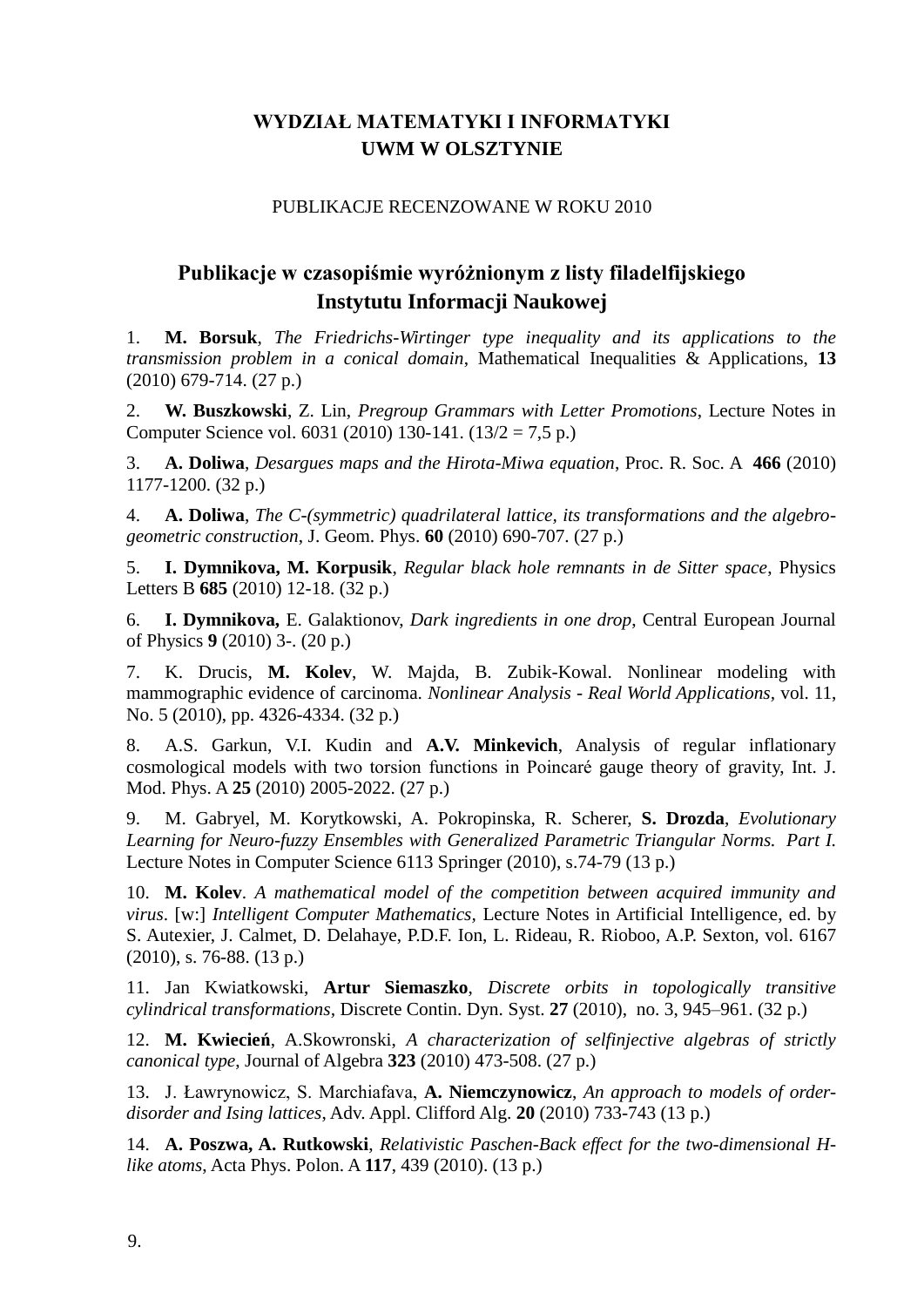15. **A. Poszwa**, *Relativistic electron confined by isotropic parabolic potential*, Phys. Rev. A **82**, 052110 (2010). (32 p.)

16. **W. Zielonka**, *On the directional Lambek calculus*, Logic Journal of the IGPL, **18** (2010) 381-402. (20 p.)

#### **Publikacje w innym recenzowanym czasopiśmie zagranicznym lub czasopiśmie polskim o zasięgu co najmniej krajowym**

- 1. **M. Borsuk**, *The behaviour of weak solutions to the transmission problem for degenerate quasilinear elliptic divergence second order equations in a domain with the boundary edge*, Complex Variables and Elliptic Equations **55** (2010) 471-500. (2 p.)
- 2. **W. Buszkowski**, *Lambek Calculus and Substructural Logics*, Linguistic Analysis **36** (2010) 15-48 (2 p.)
- 3. H. Karzel, **J. Kosiorek, A. Matraś**, *Symmetric Minkowski planes ordered by separation,* J. Geom. **98** (2010), 115-125. (2p.)
- 4. **A. Kiślak-Malinowska**, *Some aspects of Polish grammar in terms of tupled pregroups*, Linguistic Analysis **36** (2010) 93-117 (2 p.)
- 5. H. Pieńkowska, Z. Górski, R. Zadernowski, **A. Klonowski**, *Kinetyka zaniku chemiluminescencji w oleju wiesiołkowatym i rzepakowym wywołanej promieniowaniem elektromagnetycznym (UV-A) i ozonowaniem*, Rośliny Oleiste **31** (2010) (6 p.)
- 6. H. Pieńkowska, Z. Górski, R. Zadernowski, **A. Klonowski**, *Wpływ przechowywania wybranych olejów roślinnych na kinetykę zaniku fotochemioluminescencji*, Rośliny Oleiste **31** (2010) (6 p.)
- 7. J. Sala**, H. Tańska**, *Procesy integracji w gospodarce sieciowej*, Zeszyty Naukowe Uniwersytetu Szczecińskiego, NR 597 , Ekonomiczne Problemy Usług, NR 57 (2010) (6 p.)
- 8. J. Sala, **H. Tańska**, *An illusion of development and technological decline in Poland*, [w: eCOMMERCE, ePAYMENTS AND NEW ENTREPRENEURSHIP], Journal of Internet, Banking and Commerce, ARRAY DEVELOPMENT, Ottawa, September 2010, vol.15, no.3. (2 p.)
- 9. Z. Syroka, **T. Zając, P. Dubiłowicz,** *Generowanie liniowych ciągów maksymalnej długości*,. Przegląd Telekomunikacyjny Wiadomości Telekomunikacyjne 8-9/2010 (6 p.)
- 10. Z. Syroka, **P. Dubiłowicz, T. Zając,**. *Wpływ doboru parametrów okna oraz analizy na kompresję i jakość sygnału mowy przy użyciu przekształcenia Gabora*, Przegląd Telekomunikacyjny Wiadomości Telekomunikacyjne 8-9/2010. (6 p.)
- 11. **Z. Wilamowski**, A. Wołoś, H. Przybylińska, *Electron Spin Resonance in Semiconductors*, Current Topics in Biophysics **33** (2010) 257-262 (9 p.)
- 12. **D. Wiśniewski** *Boundary value problems for a second-order elliptic equation in unbounded domains,* Annales Univ. Paedagog. Cracov. Studia Math. IX (2010) 87-122. (6 p.)

#### **Publikacje w recenzowanym czasopiśmie krajowym o zasięgu lokalnym** BRAK

## **Autorstwo monografii lub podręcznika akademickiego w języku angielskim**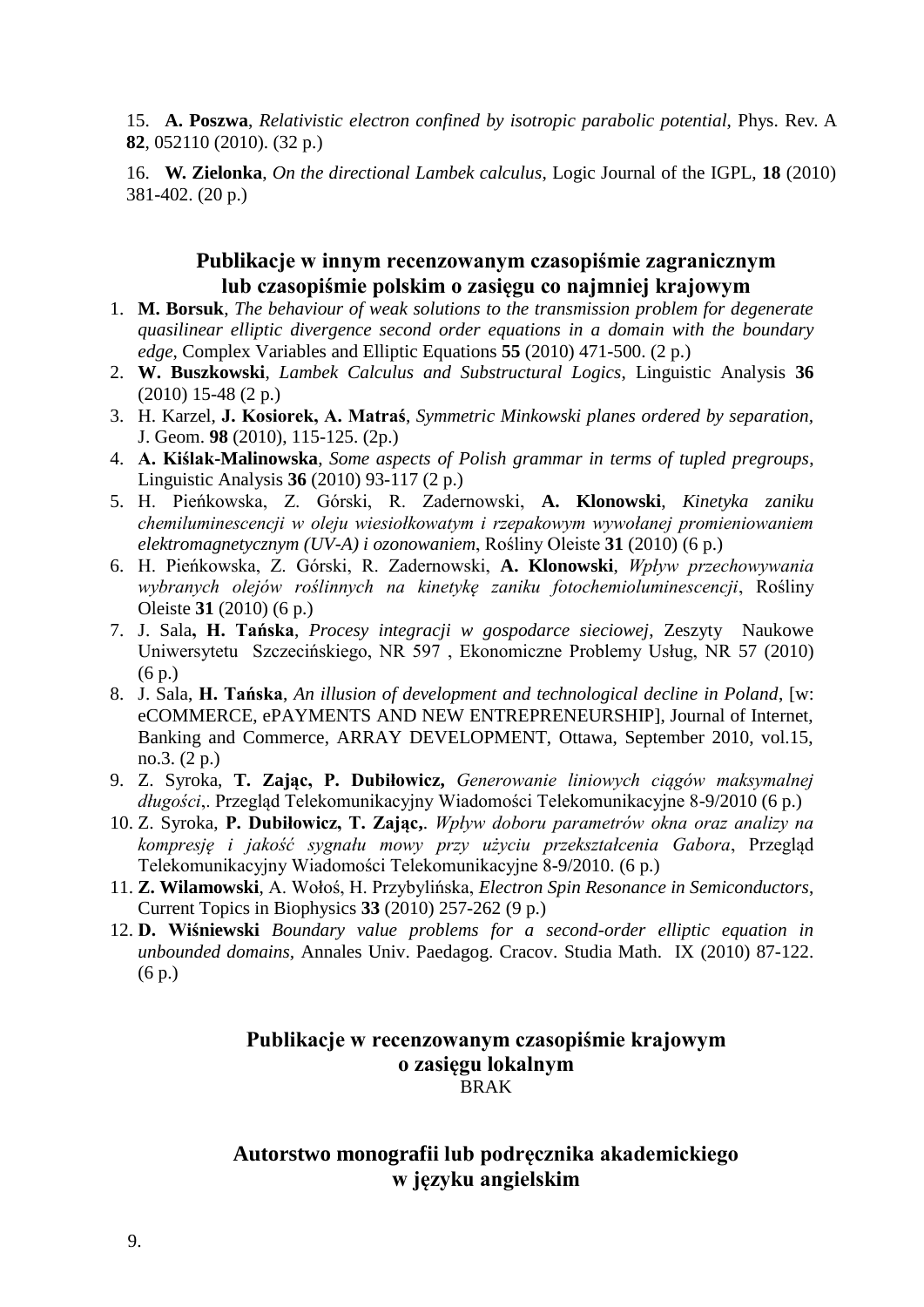- 1. **M. Borsuk**, *Transmission problems for elliptic second-order equations in non-smooth domains*, Birkhauser, Basel, 2010, ISBN:978-3-0346-5 (24 p.)
- 2. **M. Pankov**, *Grassmannians of classical buildings*, World Scientific, Singapore, 2010 (24 p.)

## **Autorstwo rozdziału w monografii lub podręczniku akademickim w języku angielskim**

- 1. **P. Czerpak**, *Towards Improving Automated Plan Scheduling,* Applied Informatics. Selected Issues, Małgorzata Łatuszyńska, Łukasz Radliński (red.), ISBN: 978-83-7518- 244-6, 2010, str. 115-136 (7 p.)
- 2. **P. Czerpak***, Automatic Plan Scheduling as Multi-Objective Optimization,* Methods of Optimisation and Data Analysis. Selected Issues, Kesra Nermend, Tomasz Komorowski (red.), ISBN: 978-83-7518-242-2, 2010, str.13-29 (7 p.)
- 3. **S. Chyl, M. Kolev**. *Construction of evaluation measures of space by the use of fuzzy sets.* [w:]: Artificial Intelligence Methods. Selected issues, A. Piegat, B. Królikowska (red.). The University of Szczecin, pp.11-24. (7 p.)
- 4. **A.V. Minkevich**, A.S. Garkun, V.I. Kudin, *Relativistic cosmology and Poincaré gauge theory of gravity*, [w:]: Seria "Relativity, Gravitation, Cosmology", Nova Science Publishers, 2010 (7 p.).
- 5. A. Salamończyk, **W. S. Mokrzycki,** *Generation of View Representation from View Points on Spiral Trajectory*. [w:] Image Processing and Communication Challenges 2, Springer, 2010, 67-74 (7 p.)
- 6. **M. A. Samko,** *Gradient based method of color edges finding*. [w:]: Image Processing and Communication Challenges 2, Springer, 2010, 406-416. (7 p.)
- 7. **Krzysztof Sopyła** *Different text representations for filtering polish Wikipedia documents based on preference using SVM,* Methods of Optimisation and Data Analysis. Selected Issues, Kesra Nermend, Tomasz Komorowski (red.) ISBN: 978-83-7518-242-2, 2010, 81- 93 (7 p.)

#### **Autorstwo monografii lub podręcznika akademickiego w języku innym niż angielski**

1. **W. S. Mokrzycki,** *Wprowadzenie do przetwarzania informacji wizualnej*, (podręcznik akademicki) Tom I: Percepcja, Akwizycja, Wizualizacja - EXIT, Warszawa, s. 549, 2010 (12 p.)

## **Autorstwo rozdziału w monografii lub podręczniku akademickim w języku innym niż angielski**

- 1. **L. Polkowski** *Avvicinandosi all'arbero della conoscenza del bene e del male: aprossimazione del concetto. Un saggio sulla matematica e l'informatica teorica*, w: R. Presilla, S. Rondinara: Scienze fisiche e matematiche. Instanze Epistemologiche e Ontologiche. Citta Nuova Editrice, Roma, 2010, pp. 101-135. (3 p.)
- 2. J.Sala, **H. Tańska** *Rynek pracy w społeczeństwie informacyjnym*, [w:] J. Goliński, K. Krauze, A. Kobyliński, M. Grzywińska-Rąpca, Współczesne aspekty informacji, tom II, SGH, Warszawa 2010 (3 p.)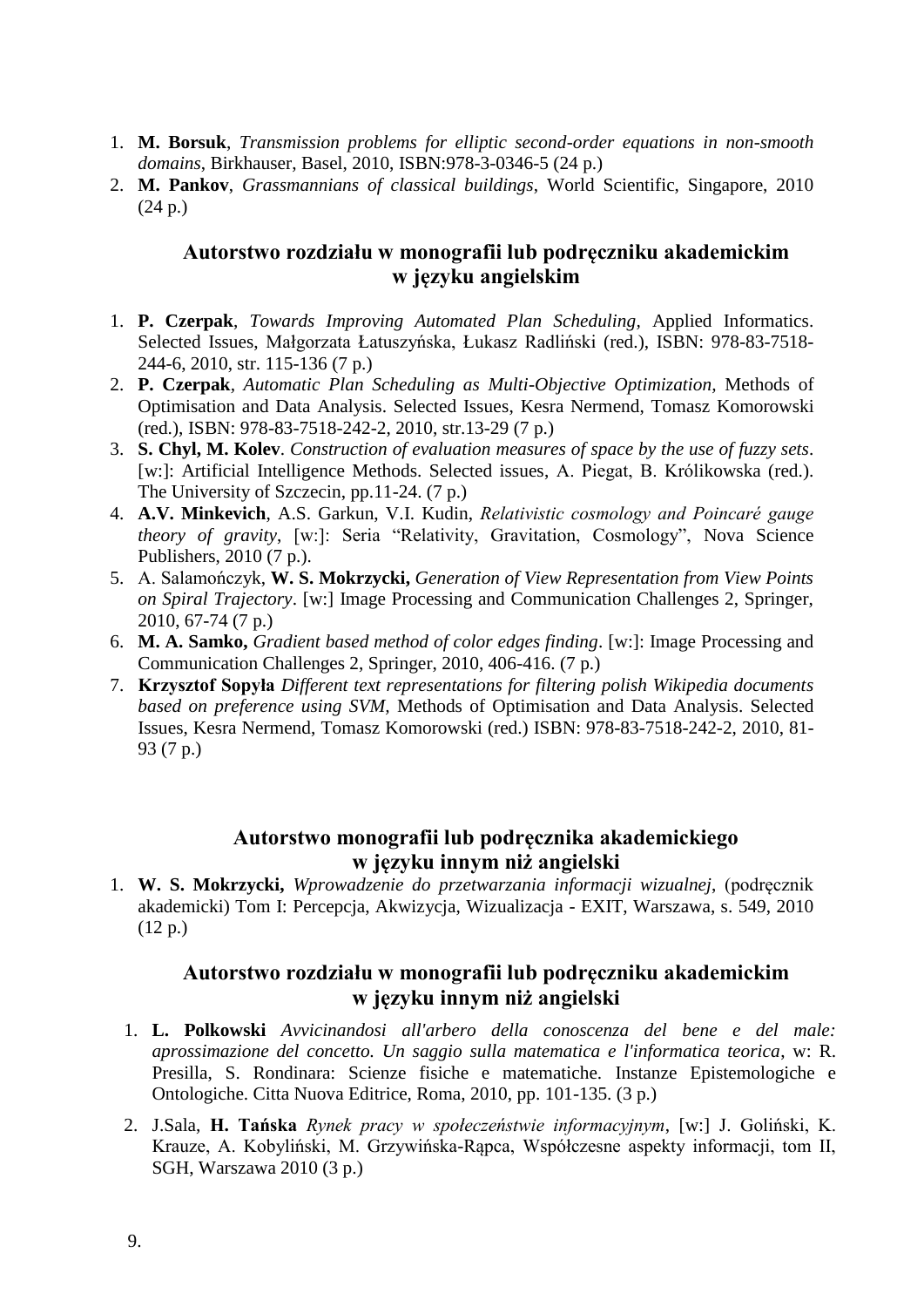- 3. J. Sala, **H. Tańska**, *Interdyscyplinarne i multiorganizacyjne modelowanie procesów na rzecz rozwoju przedsiębiorstwa sieciowego*, [w:] pod redakcją: O. Dębicka, A. Oniszczuk-Jastrząbek, T. Gutowski, J. Winiarski (red.), Przedsiębiorstwo w otoczeniu globalnym. Rozwój w warunkach spowolnienia, Fundacja Rozwoju Uniwersytetu Gdańskiego, Gdańsk 2010 (3 p.)
- 4. J. Sala, **H. Tańska**, *Modele referencyjne a "szara strefa",* [w:] R. Mosdorf, N. Siemieniuk (red.), Zastosowanie technologii informacyjnych w zarządzaniu wiedzą i procesami gospodarczymi", Wyższa Szkoła Finansów i Zarządzania w Białymstoku, Białystok 2010 (3 p.)

#### **Redakcja naukowa monografii lub podręcznika akademickiego** BRAK

#### **Doniesienia zjazdowe i konferencyjne**

- 1. **P. Artiemjew**: Classifiers based on Rough Mereology in Analysis of DNA Microarray Data, In: Proceedings of Second International Conference of Soft Computing and Pattern Recognition (SoCPar2010), pp. 273 - 278, IEEE Computer Society, Cergy Pontoise, Paris, France (2010)
- 2. **P. Górecki, P. Artiemjew**: DNA Microarray Classification by Means of Weighted Voting based on Rough Set Classifier, In: Proceedings of Second International Conference of Soft Computing and Pattern Recognition (SoCPar2010), pp. 269 - 272, IEEE Computer Society, Cergy Pontoise, Paris, France (2010)
- 3. **P. Artiemjew**: In Search of Optimal Parameters for Classifier Based on Simple Granules of Knowledge, III International Interdisciplinary Technical Conference of Young Scientists (InterTech 2010), vol. 3, pp. 138 - 142, Poznań University Press, Poznań (2010)
- 4. **Piotr Czerpak:** *The XML Schema for University Timetables* Proceedings of III International Interdisciplinary Technical Conference of Young Scientists InterTech 2010 (ISBN 978-83-926896-2-1), p. 149-153;
- 5. **I. Dymnikova,** Regular black hole remnants, Proceedings of the Invisible Universe International Conference, AIP Proceedings Series 2010
- 6. **I. Dymnikova**, The Petrov Classification and Vacuum Dark Fluid, Proceedings of the International Conference "Petrov Memorial Symposium, 135-144 (2010)
- 7. **A.V. Minkevich**, De Sitter spacetime with torsion as physical spacetime in the vacuum and regular accelerating Universe without dark energy and dark matter, International Conference "Modern problems of gravitation, cosmology and relativistic astrophysics" (RUDN-10), 27 June – 3 July 2010, PFUR, Moscow, Russia, Abstracts, p. 110-111.
- 8. A.S. Garkun, V.I. Kudin**, A.V. Minkevich**, Yu.G. Vasilevsky, Numerical analysis of cosmological models for accelerating Universe in Poincaré gauge theory of gravity, ibid., p. 110.
- **9.** V.I. Kudin, Yu.G. Vasilevsky, **A.V. Minkevich**, A.S. Garkun, *Spherically symmetric gravitational fields in Poincaré gauge theory of gravity*, ibid., p. 132-133

## **Artykuły popularno-naukowe**

- **1. L. Błaszkiewicz**, *Stereoskopia, techniki 3D i mierzenie Wszechświata*, Sfinks 1 (36)/2010
- **2. L. Błaszkiewicz**, *20 lat teleskopu Hubble'a*, Sfinks 2 (37)/2010
- **3. L. Błaszkiewicz**, *Czy komunikacja w s-f oszukuje fizykę?,* Sfinks 3 (38)/2010
- **4. L. Błaszkiewicz**, *Czy teleprotacja jest mozliwa?,* Sfinks 4 (39)/2010